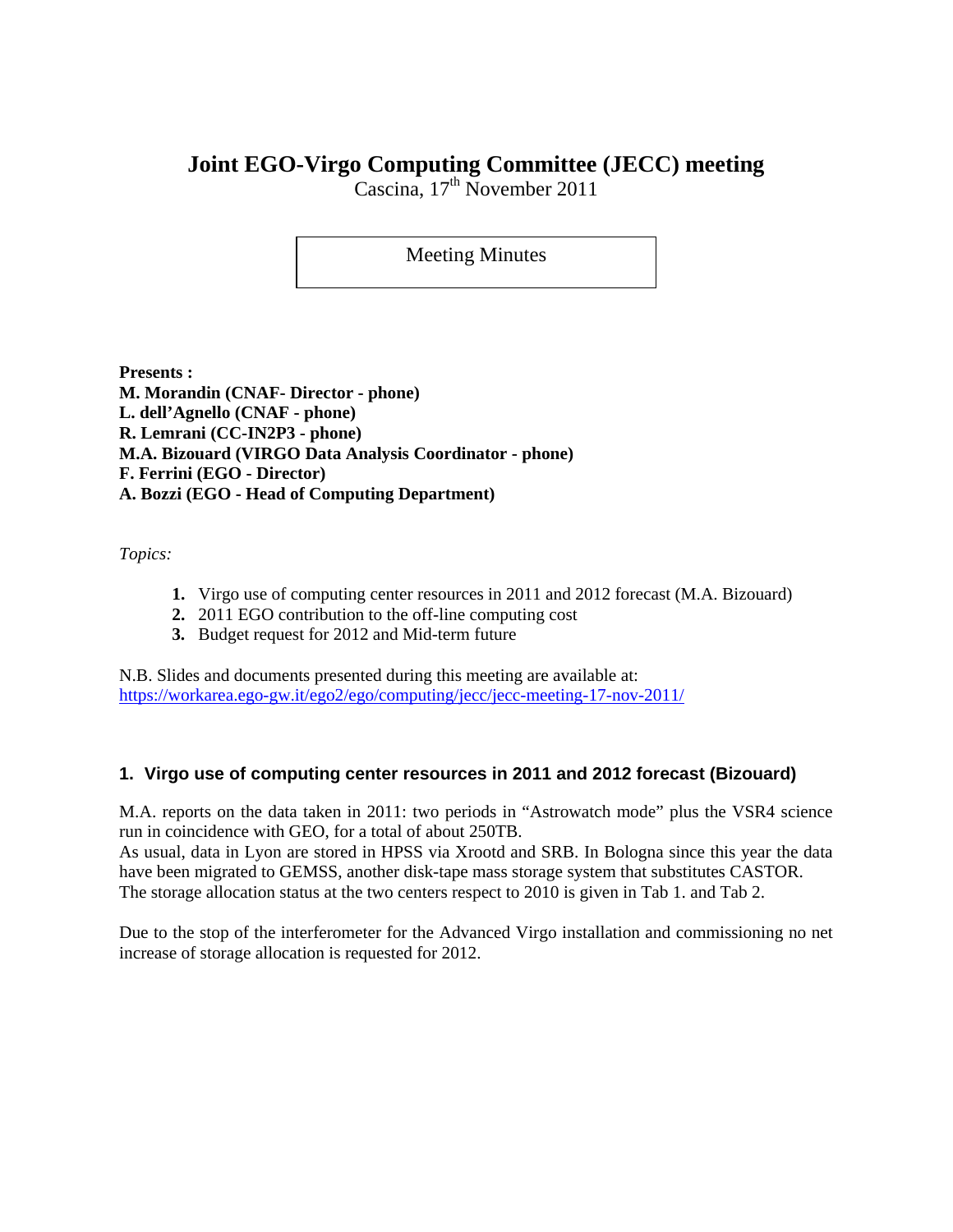| Year                              | <b>HPSS</b> | Xrootd cache (TiB)       | SRB cache (TiB)     | sps(TiB)<br>used/available for |  |  |
|-----------------------------------|-------------|--------------------------|---------------------|--------------------------------|--|--|
|                                   | (TiB)       | used/available for Virgo | used/available      |                                |  |  |
|                                   |             |                          | for all experiments | Virgo                          |  |  |
| 2010                              | 457         | $162/184+124$            | 32/203              | 3.6/5.4                        |  |  |
| $2011(\text{oct } 1^{\text{st}})$ | 707         | 96/308                   | 32/203              | 4/5.4                          |  |  |
| <b>Request for 2012</b>           | $+10$       | +0                       | +0                  | $+0$                           |  |  |

#### **Table 1 Storage status at CCIN2P3/Lyon and 2012 request**

#### **Table 2 Storage status at CNAF/Bologna and 2012 request**

| Year                              | Gpfs4(TB)                | Gpfs $3$ (TB)            | <b>GEMSS</b> (TB)        |  |  |
|-----------------------------------|--------------------------|--------------------------|--------------------------|--|--|
|                                   | used/available for Virgo | used/available for Virgo | used/available for Virgo |  |  |
| 2010                              | 261/384                  | 9/16                     | 325                      |  |  |
| $2011(\text{oct } 1^{\text{st}})$ | 345/384                  | 25/32                    | 754                      |  |  |
| <b>Request for 2012</b>           | -40                      | $+40$                    | $+10$                    |  |  |

Note: due to the need of additional 40TB of users disk space in Bologna it is asked to reserve the corresponding space from Gpfs4 so that no net increase of space is requested.

About the computing usage Tab.3 summarizes the 2011 usage and the requests for 2012:

#### **Table 3 Computing energy used in 2011 and request for 2012**

| Period                            | $CNAF$ (HS06.day) | CCIN2P3 (HS05.day) |  |  |  |
|-----------------------------------|-------------------|--------------------|--|--|--|
| 2011 request                      | 434,000           | 114,000            |  |  |  |
| $2011(\text{oct } 1^{\text{st}})$ | 695,000           | 141,000            |  |  |  |
| $2011$ (forecast)                 | ~2950,000         | 160,000            |  |  |  |
| 2012 request                      | 434,000           | 124,000            |  |  |  |

Note: Virgo foresees that the computing activity in 2012 will be lower than in 2011, see the document "Virgo Computing status and needs for 2012" for details.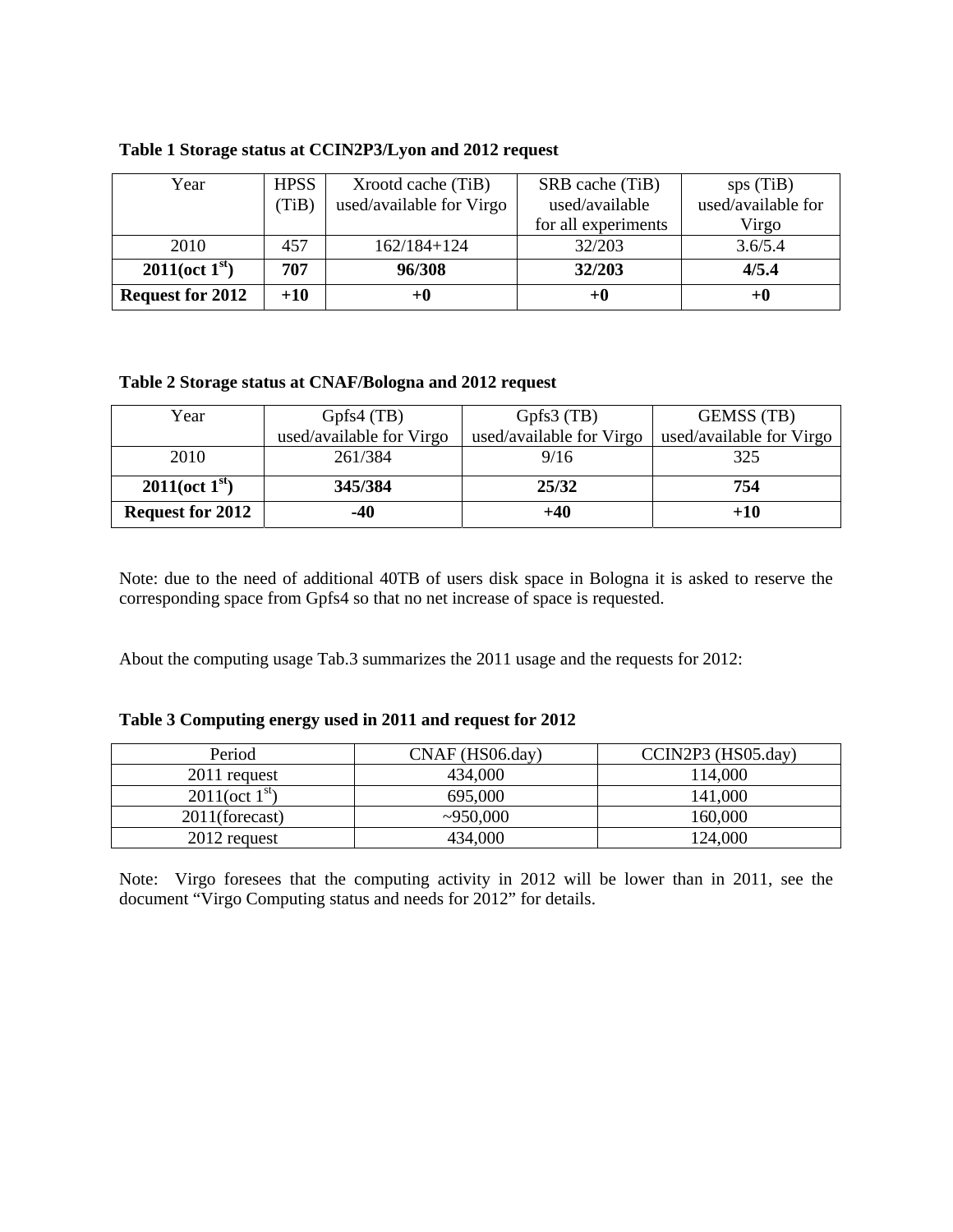## **2. 2011 EGO contribution to the off-line computing cost**

|                                         | status | 2011 Forecast |           | <b>status</b> | 2011   |           | status | 2012   |           | <b>status</b> |
|-----------------------------------------|--------|---------------|-----------|---------------|--------|-----------|--------|--------|-----------|---------------|
| <b>Bologna (Incremental)</b>            |        |               | cost (KE) |               |        | cost (KE) |        |        | cost (KE) |               |
| CPU (used energy in KSI2K.dav)          |        |               |           |               |        |           |        |        |           |               |
| CPU installed power(status is in KSI2K) |        |               |           |               |        |           |        |        |           |               |
| CPU (used energy in HS06.day)           |        | 434000        |           |               | 939875 |           |        | 434000 |           |               |
| CPU installed power(status is in HS06)  | 1240   |               |           | 1189          |        | 27        | 2575   |        | 0         | 2575          |
| Disk storage TB-N                       | 368    | $90^{\circ}$  | 64        | 483           | 50     | 22        | 418    | 50     | 18        | 418           |
| tape storage (Castor) TB-N              | 325    | 200           | 20        | 525           | 429    | 34        | 754    | 120    | 5         | 874           |
| <b>Total Bologna cost</b>               |        |               | 84        |               |        | 83        |        |        | 23        |               |
|                                         |        |               |           |               |        |           |        |        |           |               |
| Lyon                                    |        |               |           |               |        |           |        |        |           |               |
| CPU usage (KSI2K.days)                  |        |               |           |               |        |           |        |        |           |               |
| CPU usage (HS06.days)                   |        | 114000        | 3         |               | 160000 | 6         |        | 124000 | 5         |               |
| Disk storage TiB (increment)            | 308    |               | $\Omega$  | 308           | 50     | 15        | 358    | 50     | 15        | 358           |
| tape storage (HPSS) (TiB increment)     | 457    | 200           | 17        | 657           | 250    | 21        | 707    | 10     |           | 717           |
| <b>Total Lyon cost</b>                  |        |               | 20        |               |        | 42        |        |        | 20        |               |
|                                         |        |               |           |               |        |           |        |        |           |               |
| Total cost 2 centers                    |        |               | 104       |               |        | 125       |        |        | 43        |               |

It has to be noted that the contribution requested to EGO by the computing centers for 2011 is higher than what foreseen last year (125k€ instead of 105k€), due to the following reasons: the computing energy used by Virgo turns out to be higher than expected; the number of tapes used increments because the periods of data taking have been extended; Lyon has charged a contribution to the substitution of 50TiB of disk storage.

Note that at CNAF about 110TB of tapes more will be used until the end of 2011, even though they will be charged in 2012, but in spite of this the global disk+tapes cost is lower to the expectation because the migration to GEMSS allowed to give back 40TB of disks, sparing 42k€ in favour of the less expensive tapes.

**To sum up, the 2011 EGO contribution to the off-line computing cost will be:** 

 **CNAF : 83 K€ CC-IN2P3 : 42 k€**